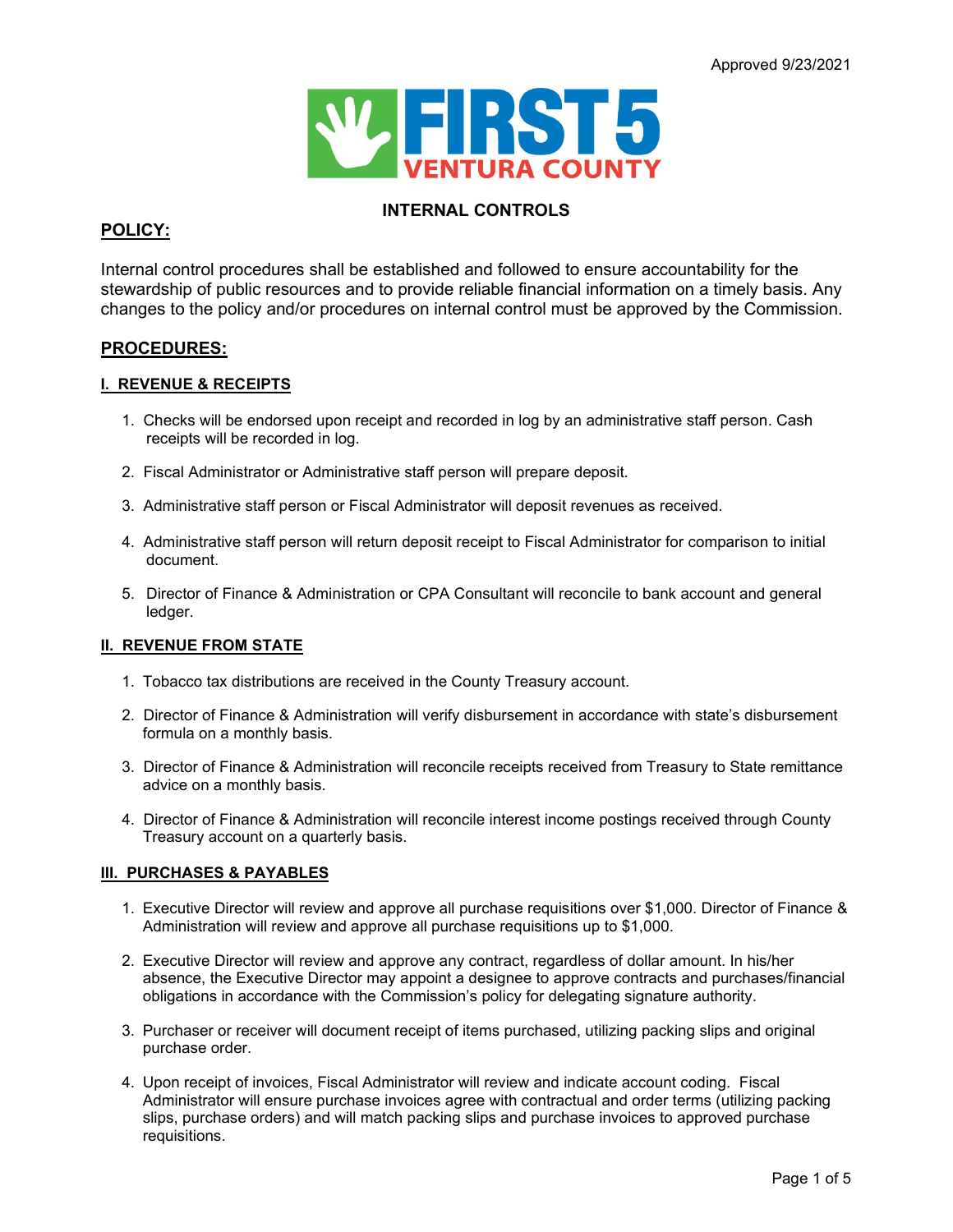- 5. All invoices will be approved by Director of Finance & Administration.
- 6. Invoices will be submitted to Fiscal Administrator for posting to general ledger and check preparation.
- 7. Executive Director (or one of the alternate designated signatories as identified in accordance with the Commission's policy on signature authority for Commission checks) will sign checks up to \$2,500.00. Two signatures will be required (in accordance with those designated on the Commission's policy on signature authority) for any checks exceeding \$2,500.00.
- 8. Administrative staff person (other than Fiscal Administrator) will mail all checks and corresponding paperwork. Check stub is stamped with date/mailed stamp or signed/dated by recipient.
- 9. Executive Director will review the check register on a monthly basis.
- 10. The Administration/Finance Committee Co-chair designated as Primary Signatory\* will review the check register on a quarterly basis.

#### **IV. PAYROLL**

- 1. Timecards will be prepared and submitted by employees via an online time reporting platform and approved by the employees' immediate supervisor. Employees classified as exempt reporting only regular hours in a pay period will submit a timecard indicating no exceptions for the pay period. At the discretion of the Executive Director and in lieu of the no exceptions statement, exempt employees may be required to submit a timecard to track and record regular hours worked. The Executive Director (or appointee in absence) will approve payroll.
- 2. Human Resources Manager or Director will review all timecards in the pay period before transferring data for payroll processing. Fiscal Administrator or Director of Finance & Administration will review payroll payment data for accuracy and submit for final processing by the payroll contractor. Changes in pay will be authorized by the Executive Director.
- 3. Payroll to be processed by payroll contractor and monitored by Director of Human Resources & Operations.
- 4. Fiscal Administrator will prepare wire transfer and have approved by Executive Director or an alternate designated signatory as set forth in Section VI.A.
- 5. Payroll disbursement will be made via electronic debit from bank account.
- 6. Fiscal Administrator to post payroll upon approval from the Director of Finance & Administration to general ledger from reports provided by payroll contractor.
- 7. Director of Finance & Administration or CPA Consultant to reconcile electronic debit from bank account to payroll report.

#### **V. BANK ACCOUNTS & RECONCILIATION**

- 1. The Executive Director shall establish local bank accounts (e.g., checking, payroll, savings) required for the processing of payroll and approved invoices for expenditures contained within the approved administrative and programmatic budgets and for receiving revenues, such as donations. Donations will be received and tracked in a separate account.
- 2. A minimum balance of \$50,000.00 should be maintained in the local bank account(s) for the purpose of processing approved invoices requiring immediate payment. Additionally, a balance sufficient to cover payroll expenses will be maintained.
- 3. Director of Finance & Administration or CPA Consultant shall reconcile all bank accounts monthly and submit to Executive Director for approval.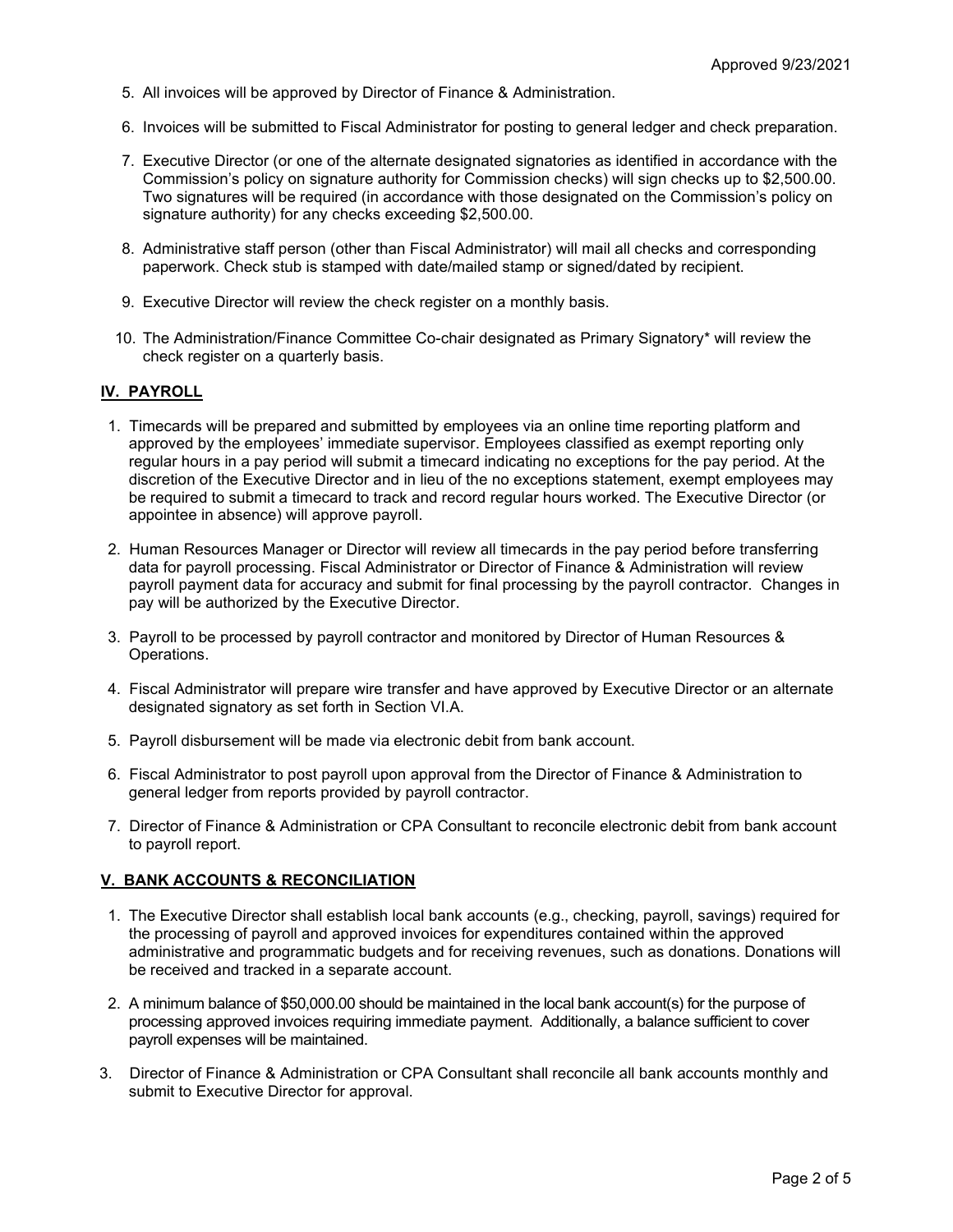#### **VI. BANK ACCOUNT TRANSFERS**

#### **A. Wire Transfers**

- 1. Wire transfers from County bank accounts to the local bank accounts shall be only for the amount needed to cover the processing of approved invoices for expenditures contained within the approved administrative and programmatic budgets.
- 2. Wire transfer approval will be given by Executive Director or Administration/Finance Committee Cochair designated as Primary Signatory \* or one of the alternate designated signatories as identified in accordance with the Commission's policy on signature authority.
- 3. Fiscal Administrator will process approved requests for fund transfers from County bank account to the local bank account.

\*On an annual basis, Administration/Finance Committee Co-chairs will designate a Primary and Secondary Signatory for the accounts payable process.

#### **B. Inter-account Transfers**

- 1. Director of Finance & Administration will approve funds transfers from one Commission bank account to another Commission bank account.
- 2. Fiscal Administrator will process approved requests for funds transfers from one Commission bank account to another Commission bank account.

#### **C. Fiscal Administrator will maintain a record of all account transfers.**

#### **VII. FINANCIAL REPORTING & BUDGET MANAGEMENT**

#### **A. Budget Approval and Transfers**

- 1. The Commission will approve a final annual budget of revenues and expenditures by June for the upcoming July - June fiscal year.
- 2. The Executive Director shall have authority to make budgetary adjustments to account categories within each individual approved budget (e.g., administrative, program budget) as long as the maximum allocated to that budget area does not change.
- 3. Proposed transfers between budget areas, e.g., administrative, equipment, program, will typically be brought first to the Administration/Finance Committee and subsequently to the Commission for final approval.

#### **B. Budget Review & Financial Reporting**

- 1. Reports of expenditures and variance to budget for all initiatives will be prepared and presented to the Commission monthly. The Commission's Administration/Finance Committee will review the report quarterly.
- 2. Financial Statements (Balance Sheet and Statement of Revenues and Expenditures) will be prepared on a quarterly basis. The financial statements will be presented to the Commission's Administration/Finance Committee and to the Commission.

#### **VIII. PETTY CASH**

- 1. The petty cash fund shall not exceed \$100.00.
- 2. The petty cash fund will be administered by an administrative staff person and reconciled by the Fiscal Administrator as needed.
- 3. Funds will be kept in a locked location.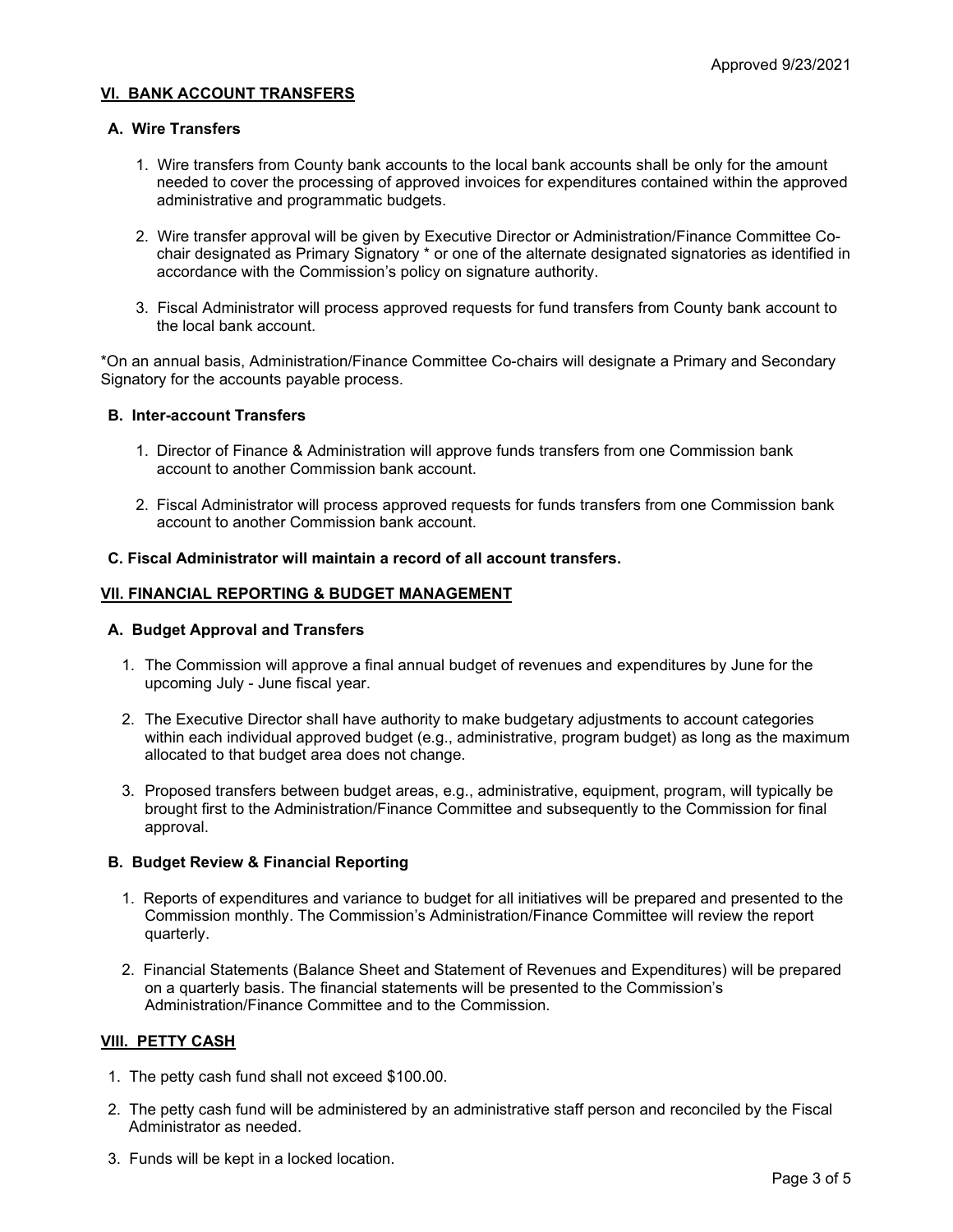- 4. Funds will only be used for purpose authorized. Approved uses include miscellaneous office supplies, supplies needed for Commission operation, miscellaneous postage. Funds will not be used for personal business, cashing checks, or expense reimbursement.
- 5. All disbursements will be supported by an invoice or receipt containing sufficient detail of the reason for the expenditure.
- 6. Fund will be replenished as needed by processing a request for payment form with attached paid receipts.

## **IX. PHYSICAL ASSETS**

- 1. Capitalized equipment valued at \$5,000 or more and with a useful life of at least five years must be tagged and physically verified annually.
- 2. A listing will also be maintained for expendable equipment (non capital) that could easily be misappropriated (e.g. computers, videos, cameras). An inventory of such equipment will be completed annually.
- 3. If a piece of equipment (capital or expendable) is going to be removed from Commission premises, the employee will complete the sign-out log maintained by an administrative staff person or Director of Human Resources & Operations to acknowledge receipt of the asset and responsibility for its return.

## **X. SOFTWARE LICENSES**

- 1. Most software purchased is copyrighted and/or patented which prohibits the Commission or its employees from making copies of the software and/or restricting the use of the programs to a particular machine. Failing to comply with those restrictions will void the license to use the software and subjects the Commission to charges of and penalties for software piracy (theft and fraud).
- 2. As users and/or purchasers of software packages, the Commission has the responsibility to be aware of various agreements pertaining to each package.
- 3. When in doubt regarding software purchased, assume the software is not to be copied except for making a backup and designated for use with only one PC at a time and is not to be used by multiple users on a local area network unless the software is a multi-user version.
- 4. An inventory will be maintained for all software used by the Commission. The inventory will indicate which machines the software is loaded, the number of copies purchased and licenses obtained, the location of data devices, and maintenance agreement details. This inventory will be reconciled against allowable software (licensed, type of program).

## **XI. SYSTEMS ACCESS**

- 1. To safeguard critical and confidential information, computer files shall be backed up on a regular basis and the data will be stored/maintained both on-site and at an off-site location (e.g., web-based data management).
- 2. Access will be limited to only those users who need to perform their job responsibilities.
- 3. Passwords will be used to restrict access. Passwords will not be displayed when inputted and changed periodically by the user. The Director of Human Resources & Operations will maintain a copy of all passwords in a secure location.
- 4. The downloading of software from the Internet and the use of data devices from unknown sources is prohibited.
- 5. Computer virus protection software will be installed on every machine and will be set to run continuously. The software will be updated on an automatic basis.